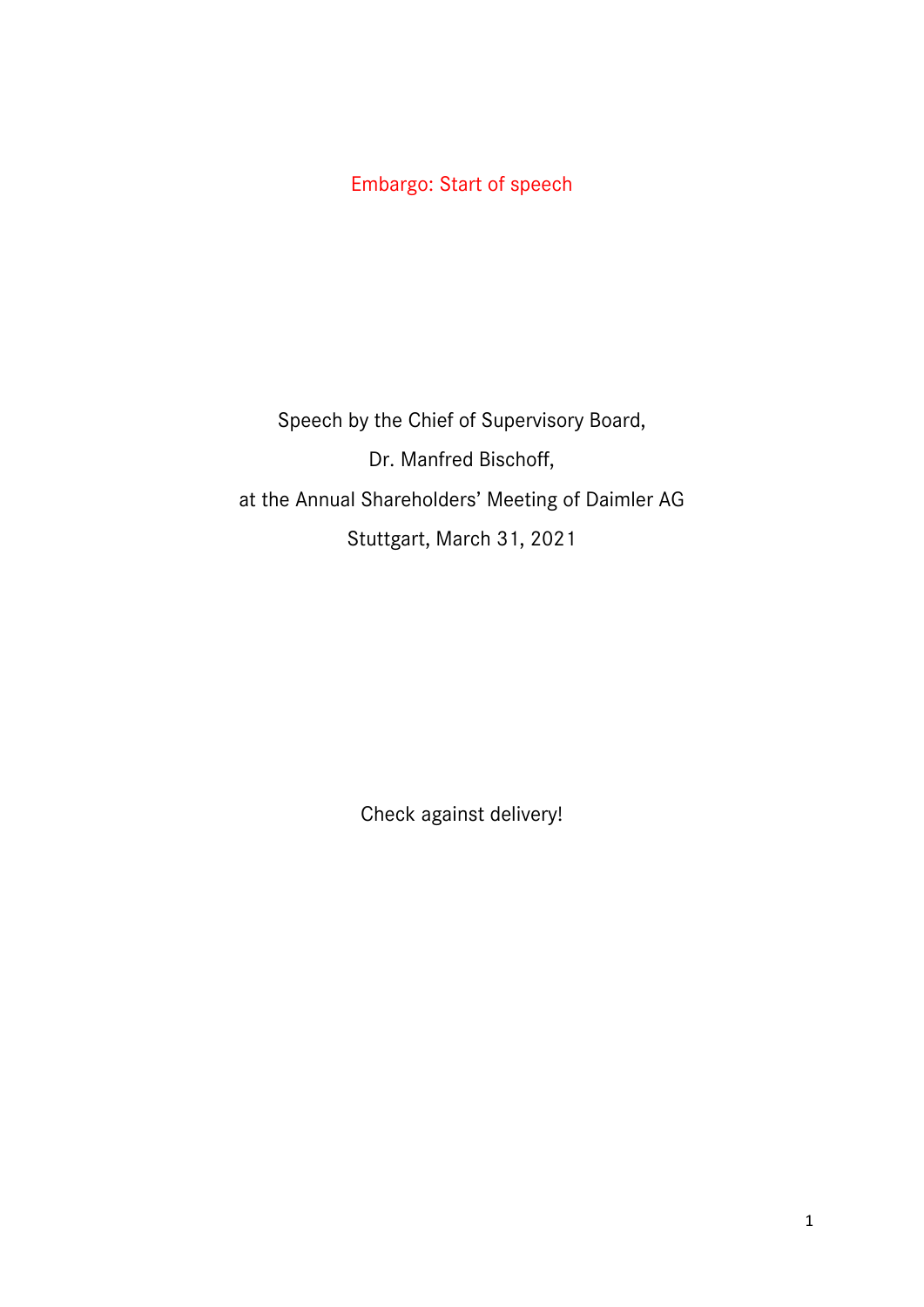Shareholders, Shareholder Representatives, Ladies and Gentlemen,

I would like to welcome you all on behalf of the Supervisory Board and the Board of Management, and hereby open the 2021 virtual Annual Meeting of Daimler AG. As Chairman of the Supervisory Board, I am presiding over the meeting in accordance with the Articles of Incorporation.

### Ladies and Gentlemen,

We all hoped that the restrictions connected with the covid-19 pandemic would be over by spring 2021. Unfortunately, our hopes have not been fulfilled. Against this background, the Board of Management, with the approval of the Supervisory Board, has decided to hold the 2021 Annual Meeting as a purely virtual Annual Meeting without the physical presence of the shareholders or their proxies, in accordance with the provisions of Germany's Covid-19 Measures Act as amended on December 22. Solely the Company's proxies will be present on site. The Annual Meeting is being broadcast in full on the Internet in German and English via the access-protected e-service for shareholders entered in the share register, their representatives, invited guests and accredited media representatives. Until we start answering your questions, the broadcast will also be generally accessible on the Internet.

#### *[Outlook and review]*

Ladies and Gentlemen,

The year 2020 was the most challenging for our Company during my term as Chairman of the Supervisory Board. The pandemic and its consequences became a stress test for many companies in many industries. Daimler took effective countermeasures at all its plants and other facilities at an early stage. Our top priority was, and continues to be, to protect the health of our employees. At the same time, we had to continue pushing forward at full speed with the transformation to sustainable, emission-free mobility. Another factor was that expectations for growth rates in the automotive sector weakened, while we had to keep an eye on the risks to the free movement of goods and merchandise posed by political conflicts. Last but not least, awareness of sustainability, especially climate protection, grew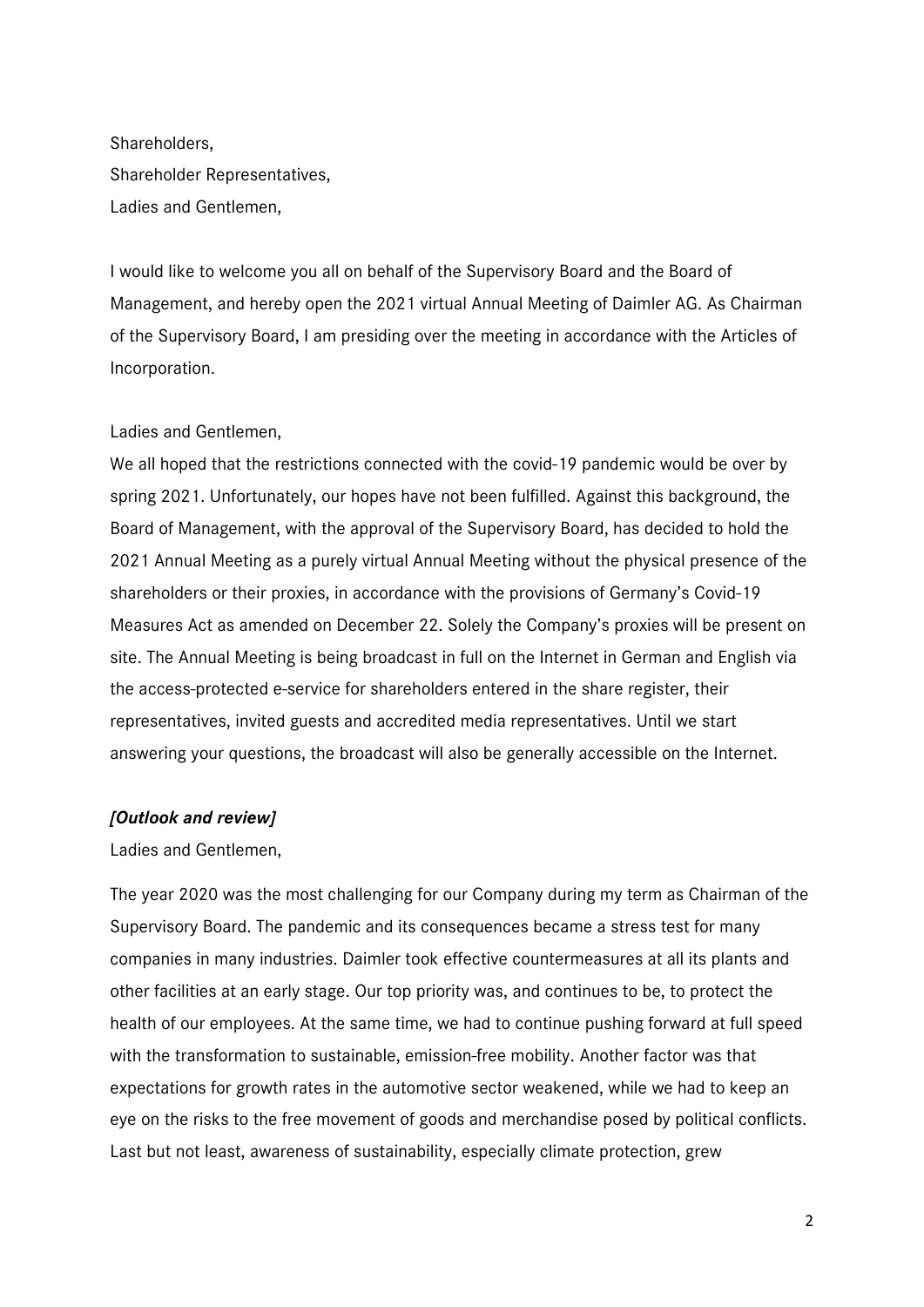significantly in all our main markets. Accordingly, our Company revised, and in some cases redefined, the strategic focus areas.

In close consultation with the Supervisory Board, the Board of Management took timely measures to safeguard liquidity and reduce costs without neglecting its focus on the technological fields of the future.

I believe our Company passed this stress test with flying colors.

Allow me today to take a critical look not only at the past year and the challenges of the future, but also at the last 15 years of my tenure in the Supervisory Board. After all, these are key experiences for our actions today.

Let's go back to 2007. In October of that year, we invited our shareholders to attend an Extraordinary Meeting. It was my first Shareholders' Meeting as Chairman of the Supervisory Board. The only item on the agenda from the Management was the sale of our shares in Chrysler with the renaming of the Company from DaimlerChrysler AG to Daimler AG. This sale was a difficult admission for everyone, especially the Board of Management, but also the Supervisory Board: Entrepreneurial decisions always relate to the future and are thus exposed to the risk of being wrong. That's why entrepreneurial action also requires the courage to correct misjudgments as quickly as possible.

Daimler was in the process of refocusing on its strengths when the financial crisis hit us with full force in 2008. This was also because we were not prepared for such a crisis. In 2009, the foundation was then laid for the growth path of future years. The goal was to overtake the competition in terms of unit sales and profitability by 2020. This was to be achieved with an unprecedented model offensive along with simultaneous, in some cases painful, rationalization measures. The new S-Class had its premiere in 2013 in a new design language and was a complete success. This model heralded a new era and the beginning of the upswing for Daimler.

I still remember a conversation with Dieter Zetsche in which I told him that if the new S-Class was a flop, two people would have to go: "You and me." His answer was, "Me, I understand, but why you?" "Because I supported you in this strategy," was my reply.

The following years then showed a steady upward trend. The goal proclaimed by Dieter Zetsche and supported by the Supervisory Board of becoming the largest premium manufacturer in terms of revenue was the driving force in a positive market environment. And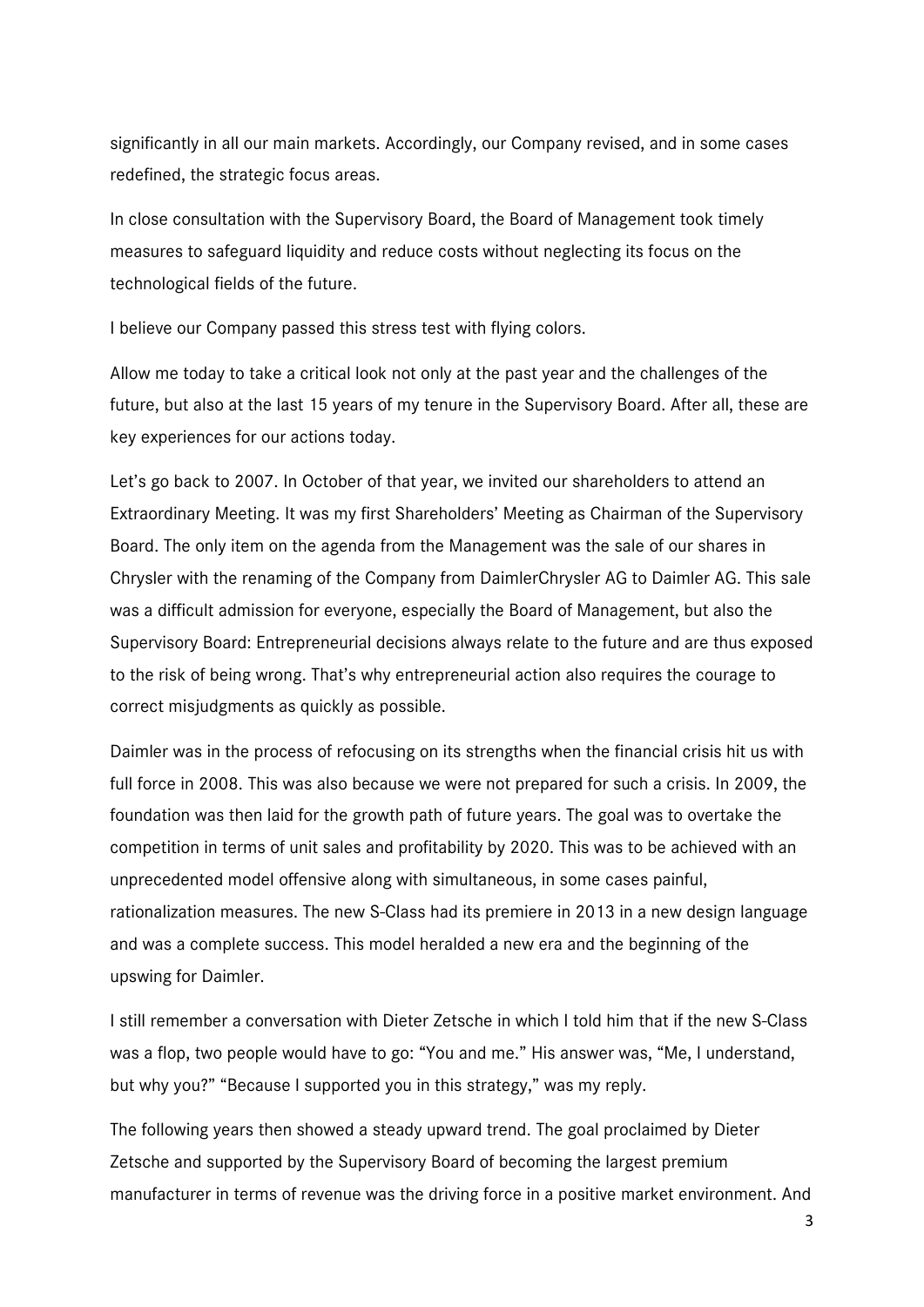indeed, it came to be that in 2017 we had the best earnings in the Company's history of more than ten billion euros. The strategy of focusing on growth was a complete success. Based on the available forecasts, the Board of Management anticipated the same growth rates as before for the subsequent years. The Supervisory Board concurred with this assessment. The first signs of a weakening automotive market then emerged already in 2018. In that year and in 2019, it also became apparent that our costs had increased at least as fast as our revenue. The critics who say this should have been seen much earlier did not say so in 2017. We are all smarter with hindsight. With the knowledge we have today, we would certainly have done some things differently.

We all know how difficult it is to put the brakes on when everything is going well. We also all know that serious changes are very difficult to implement without being obliged to do so.

At that time, we also had the challenges posed by the transformation of our industry. Electrification, digitization, automated driving and connectivity necessitated considerable expenditure for the future. Positive earnings could only be achieved from vehicles with combustion engines; the profit margins on vehicles with electric drive were nowhere near those from conventional vehicles.

The Company learned the necessary lessons from the sum of these experiences and implemented them as of 2019 and increasingly in 2020.

This includes focusing on our DNA and our core business as a premium manufacturer, as well as concentrating our product portfolio. It is also right to focus on earnings and cash flow rather than on sales figures alone, because this makes the Company less vulnerable and more crisis-proof in the long term. We are fully committed to the goals of the Paris climate agreement and defined ways to achieve them at an early stage with our Ambition 2039. Our cars will be produced on a carbon-neutral basis in our plants as early as 2022. What we need beyond that is a responsible balance of environmental, social and financial goals. This balance also guides our strategy. As part of a sustainable business strategy, it would not be legitimate to focus exclusively on financial targets. We must also show why our strategy is environmentally and socially acceptable. It is becoming increasingly clear that companies are required to demonstrate their contribution to the well-being of society – in almost all the markets in which they operate. Otherwise, they will lose acceptance in society, whether among customers, investors, politicians or the general public. The bottom line is that there can no longer be any doubt; our goal must be sustainable business, or in the long term we will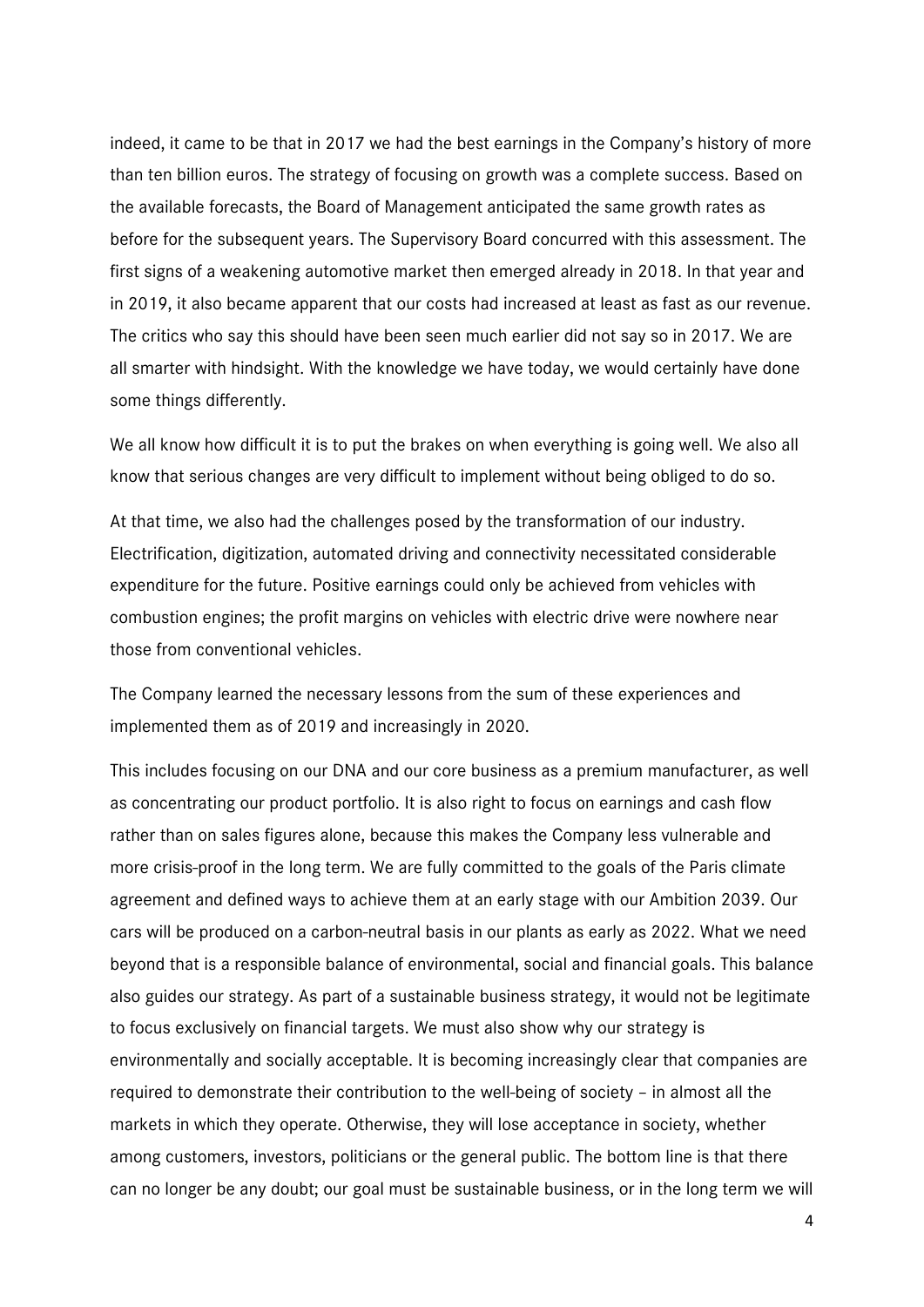be out of business. This is another reason why it is our task to take a pioneering role in the era of electrification and digitization, and to accelerate the expansion of these fields at the levels of product, production and sales. With this in mind, and underpinned by the corresponding expenditure on future technologies, lowering the break-even point by cutting costs and reducing investments is essential to make the Company more crisis-proof in the future.

As in previous years, the Supervisory Board, together with the Board of Management, discussed in detail the geopolitical challenges, especially the tense relationship between the United States, China and Europe, and debated the potential risks for Daimler. Despite all the risks, we continue to believe that our Company must be present in the world's biggest automotive markets.

## Ladies and Gentlemen,

Our founding fathers established the era of the petroleum-based automobile. Now that this fossil era is coming to an end, we are shaping the new era of  $CO_2$ -neutral vehicles. Mercedes is to become the leading brand for electric mobility and vehicle software! When I see where our Company stands today and the decisions we have made recently, I am satisfied that I have been able to play my part.

# *[Dividend]*

The Supervisory Board and the Board of Management today propose to the shareholders the distribution of a dividend of one euro and 35 cents per share. This is in line with our fundamental policy of paying out approximately 40 percent of our net profit to the shareholders. The dividend proposal also takes into account the careful and prudent consideration of the interests of all stakeholders to whom the Company is committed, as well as the current business situation, especially liquidity and the business outlook.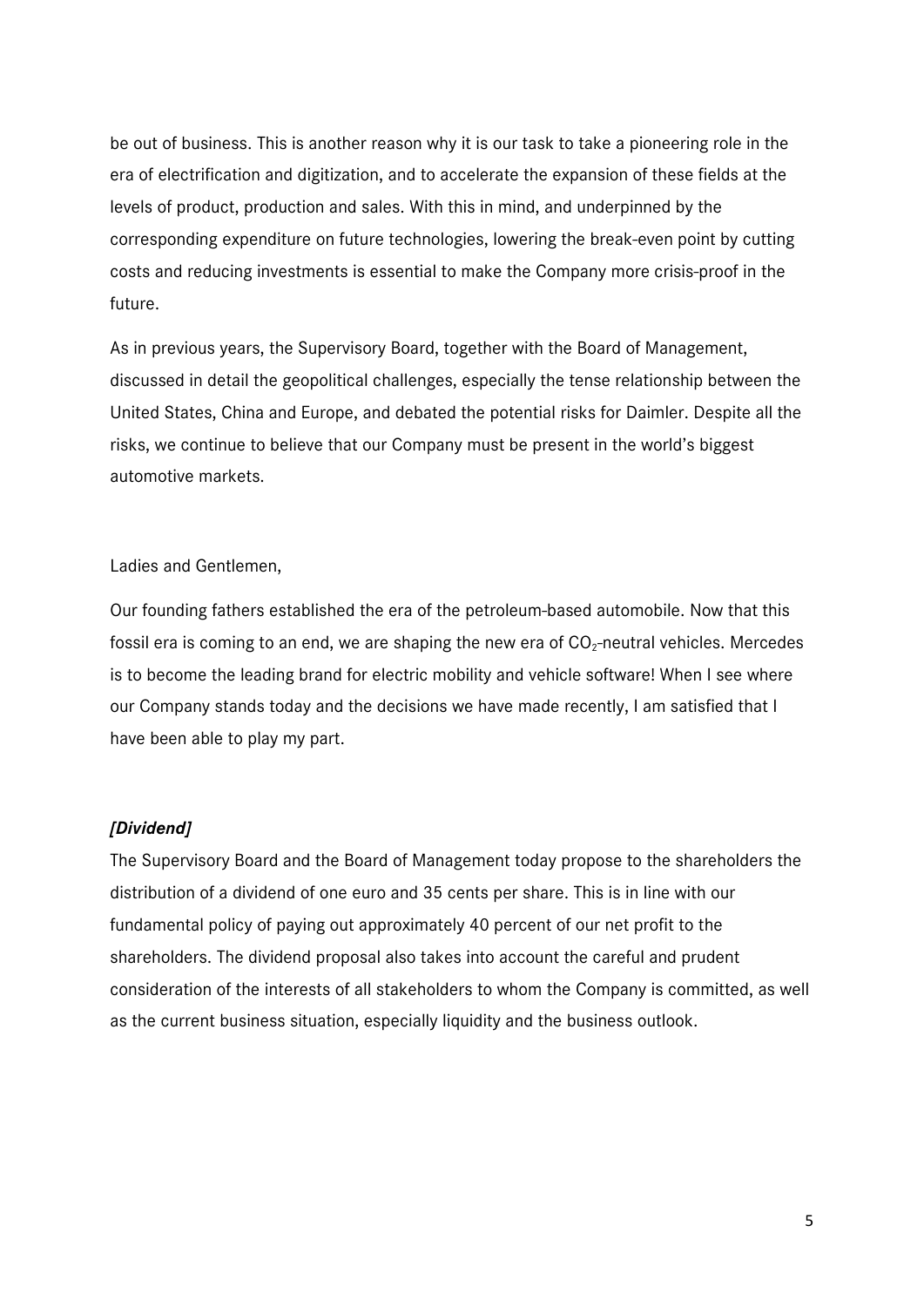## *[Legal issues]*

Ladies and Gentlemen,

In 2020, the Board of Management and the Supervisory Board again had to deal with antitrust matters and the proceedings relating to diesel emissions. In all proceedings, in all countries where they are pending, the Company has cooperated fully with the authorities and ensured transparency. The Supervisory Board was kept informed of relevant developments on an ongoing basis. Six members of the Supervisory Board dealt with the matters in particular depth in the Supervisory Board's Legal Committee.

The truck antitrust case, which has already been concluded by the authorities, continued to occupy the Supervisory Board against the background of pending antitrust claims for damages by customers. The Supervisory Board also dealt with the progress of the ongoing antitrust proceedings relating to exhaust-gas cleaning technologies. As in previous years, the Supervisory Board commissioned an independent law firm to investigate whether and to what extent former or current Board of Management members might be liable in connection with the antitrust matters. The Supervisory Board has taken appropriate measures to counter any risks relating to the statute of limitations.

In addition, the Supervisory Board commissioned another independent expert, Professor Habersack, to examine whether the Supervisory Board had fulfilled its duties in this regard. In his statement of opinion, Prof. Habersack comes to the conclusion that the Supervisory Board has fully complied with its duties. You will find Prof. Habersack's statement on the Daimler website with the statement by the Board of Management on the countermotions for today's Annual Meeting.

In the fall of 2020, Daimler succeeded in taking a significant step towards addressing the issue of diesel emissions. The Company reached settlements with the US authorities and consumer plaintiffs to end the proceedings in the United States.

The investigations by the US authorities dragged on for many years due to the technical complexity of exhaust-gas aftertreatment. The authorities were of the opinion that the Company had violated US regulations. Notwithstanding the settlement, Daimler maintains that the technical functions concerned were within the applicable legal framework.

The Board of Management received advice from several independent law firms in reaching its decision on the settlements. The Supervisory Board had already commissioned an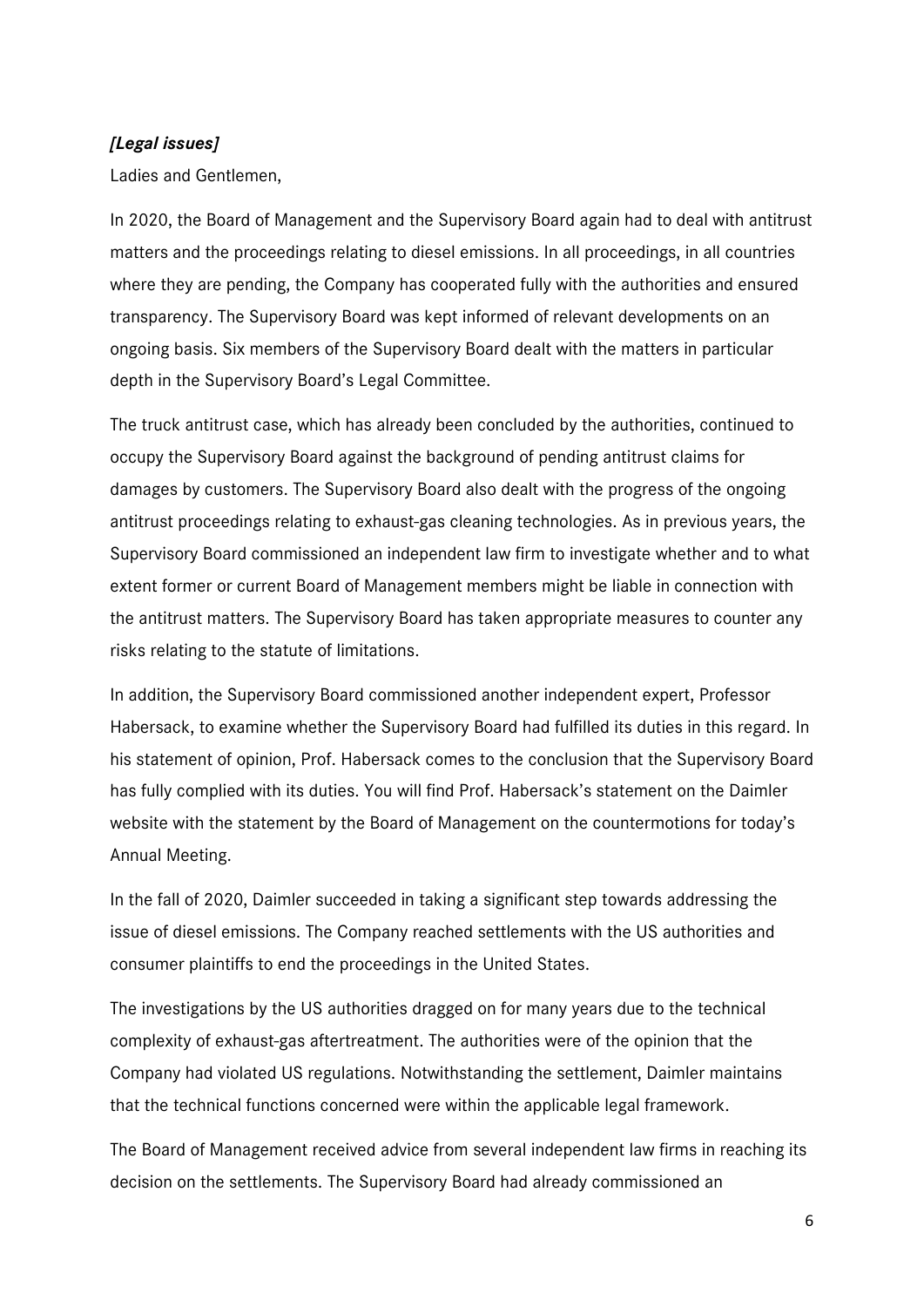independent law firm in 2016 to monitor and evaluate the proceedings on an ongoing basis. It regularly obtained comprehensive information on this from its legal counsel and the Board of Management. It examined whether the decision of the Board of Management and the possible approval of the Supervisory Board within the framework of the given options – acceptance of the settlement or rejection and thus legal proceedings in the United States – would be in the interests of the Company. Also on the basis of historical experience with legal proceedings in the United States, all experts unanimously came to the conclusion that a settlement was in the best interests of the Company and was fully covered by the business judgement rule. The Legal Committee of the Supervisory Board and the Supervisory Board itself concurred with the decision of the Board of Management on the basis of their own assessment of the settlement proposals and various expert opinions, and also after intensive discussion with their independent legal counsel.

As an expression of confidence, the US authorities have assigned the Legal Committee of the Supervisory Board the task of self-monitoring compliance with the obligations under the settlement.

At the same time, Daimler has further developed the technical compliance management system that was already established in previous years, in order to identify and prevent technical problems as early as possible in the future. The system has been certified for emissions by an independent auditing firm and is rated as exemplary by the US authorities.

The Supervisory Board is vigorously pursuing the investigation into the responsibilities of the Board of Management. It is having an independent law firm examine how it was possible for the diesel issue arise and whether Board of Management members breached their duties under stock corporation law. This investigation is continuing. It is being carried out with great care to ensure that the findings can be verified at a later date. The Supervisory Board will decide on any measures to be implemented as soon as the report is available. The Legal Committee of the Supervisory Board and the Supervisory Board itself have examined the matter with their legal counsel and have ensured that there are no risks relating to the statute of limitations.

Rest assured that the Supervisory Board will vigorously take all the necessary measures under stock corporation law.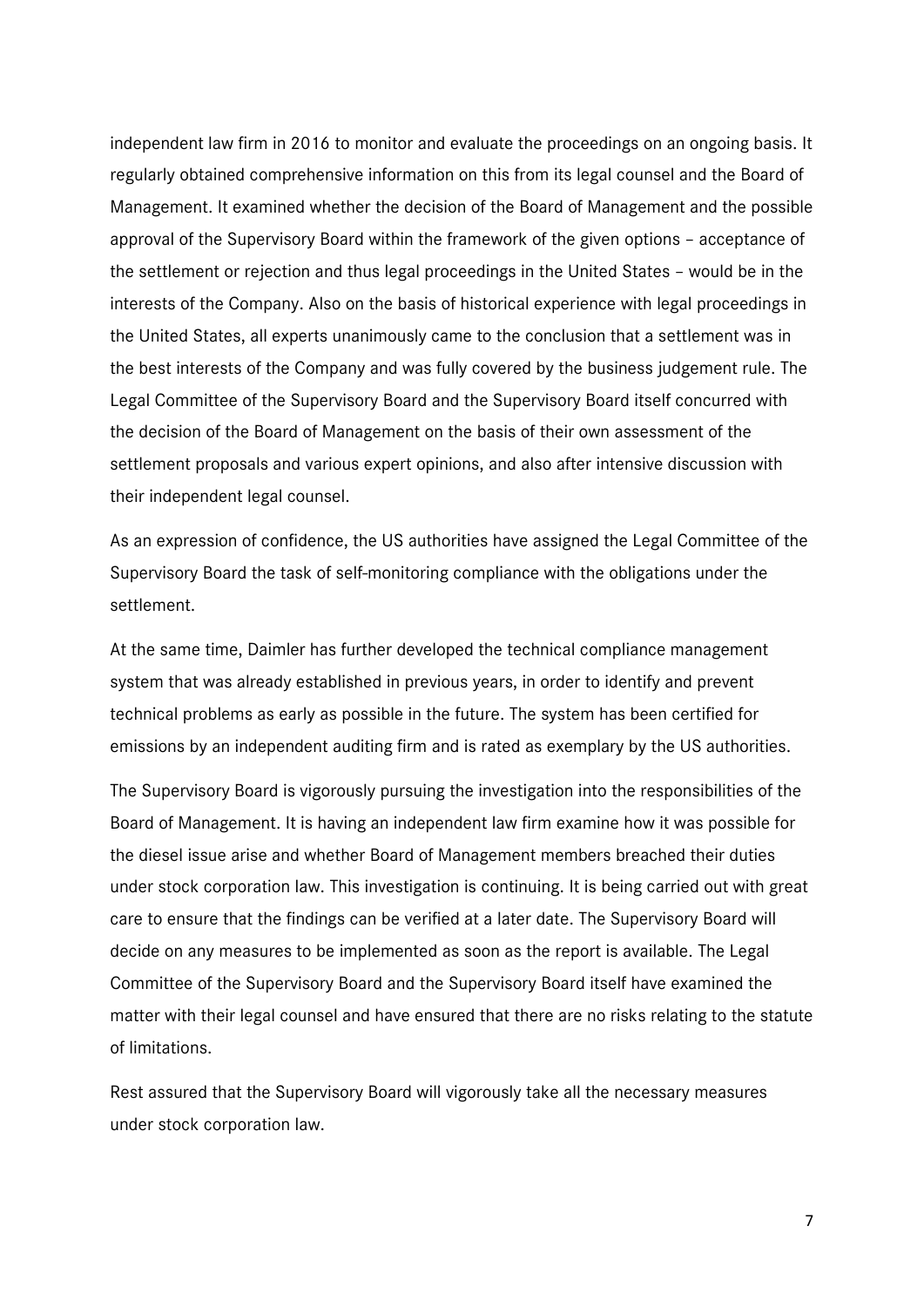## *[Supervisory Board remuneration]*

Ladies and Gentlemen,

The system of Supervisory Board remuneration was approved by you at the 2017 Annual Meeting. The only new aspect is that we set up a Legal Committee in summer 2019. With the exception of the remuneration of that committee's members and chairperson, the remuneration system is to remain unchanged. In preparation for referral to the Supervisory Board, the Legal Affairs Committee deals in detail with the main legal proceedings and their sometimes very complex facts and considerations. It has devoted much time to performing these tasks comprehensively since 2019. In the settlements on the diesel emissions issue with US authorities and consumer plaintiffs, the Committee's tasks were once again substantially expanded: It now also has to monitor for compliance with the conditions imposed on the Company in the settlements. It is therefore appropriate to adjust the remuneration for the members and chairperson of the Legal Committee to reflect the increased scope of the tasks and the time required. This is also in line with the recommendation of the German Corporate Governance Code to take appropriate account of increased time requirements for chairpersons and members of Supervisory Board committees when determining their remuneration.

# *[Personnel matters]*

Ladies and Gentlemen,

I come now to the personnel matters of the Board of Management and the Supervisory Board.

I already reported to you at the last Annual Meeting on the reappointment of Hubertus Troska as a member of the Board of Management with responsibility for Greater China for a further five years, with effect from January 1, 2021. No further personnel decisions regarding the Board of Management have been made since then.

At the end of today's Annual Meeting, Petraea Heynicke, Dr. Jürgen Hambrecht and myself will step down from the Supervisory Board. I would like to express our great thanks to Petraea Heynike and Jürgen Hambrecht for their commitment to the Company and their outstanding contributions over the past years, and wish them the very best for the future! They have been a great support to us!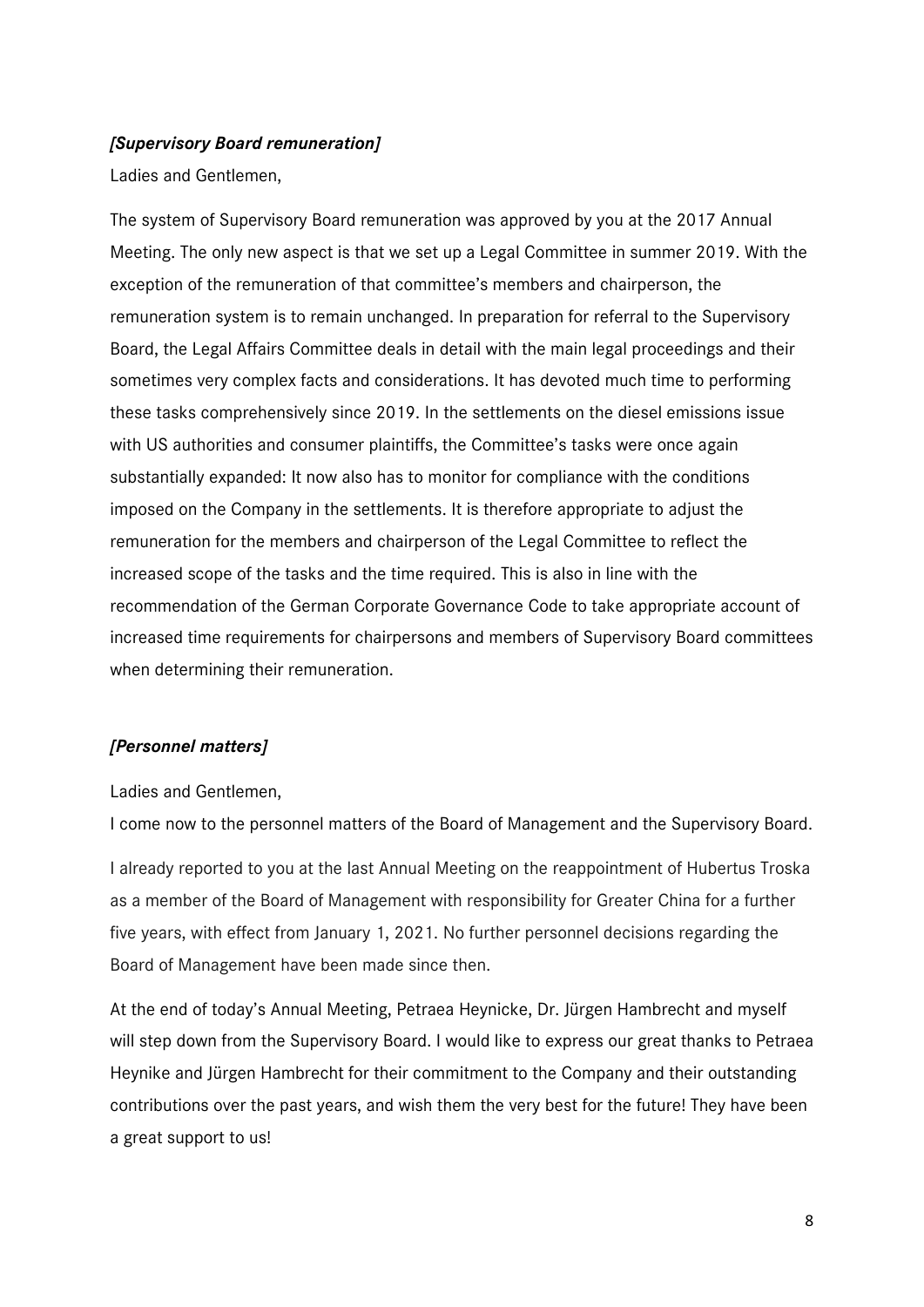Based on the recommendation of the Nomination Committee, Elizabeth Centoni, Chief Strategy Officer and General Management Applications at Cisco Systems Inc. with responsibility for Strategy and Emerging Technology & Incubation, Ben van Beurden, CEO of Royal Dutch Shell plc., and Dr. Martin Brudermüller, Chairman of the Board of Executive Directors of BASF SE, are proposed for election for the first time under Item 6 of today's Agenda. With these three, we have succeeded in recruiting outstanding corporate leaders to succeed the departing members. They are candidates who, with their wide-ranging management experience and areas of expertise, will cover key areas of the challenges we face in the future. The candidates will be elected for a term of four years instead of the maximum five years permitted by law. In this way, we aim to meet the expectations of institutional investors in particular and the requirements of modern corporate governance.

All three candidates will now briefly introduce themselves to you.

## *Video Clips*

## *[Successor as Supervisory Board Chairman]*

Ladies and Gentlemen,

In its meeting in December 2020, the Supervisory Board unanimously decided to propose Dr. Bernd Pischetsrieder for election as Chairman of the Supervisory Board at the constituent Supervisory Board meeting following the conclusion of today's Annual Meeting. I am delighted with this decision by the Supervisory Board because Bernd Pischetsrieder is an executive with automotive experience like no other. As an engineer, he has already closely accompanied and supported the Board of Management in all technological challenges in the past. Added to this are his extensive experience in companies subject to codetermination and his mediation skills. With the election of Bernd Pischetsrieder, the chairmanship of the Supervisory Board will be in the best hands.

## *[Conclusion, thanks and handover to Källenius]*

In summary, I would like to express my firm conviction that our Company is extremely well positioned for the future. We have an excellent Board of Management with an outstanding Chairman. All the main steps to master the technological challenges of the coming years have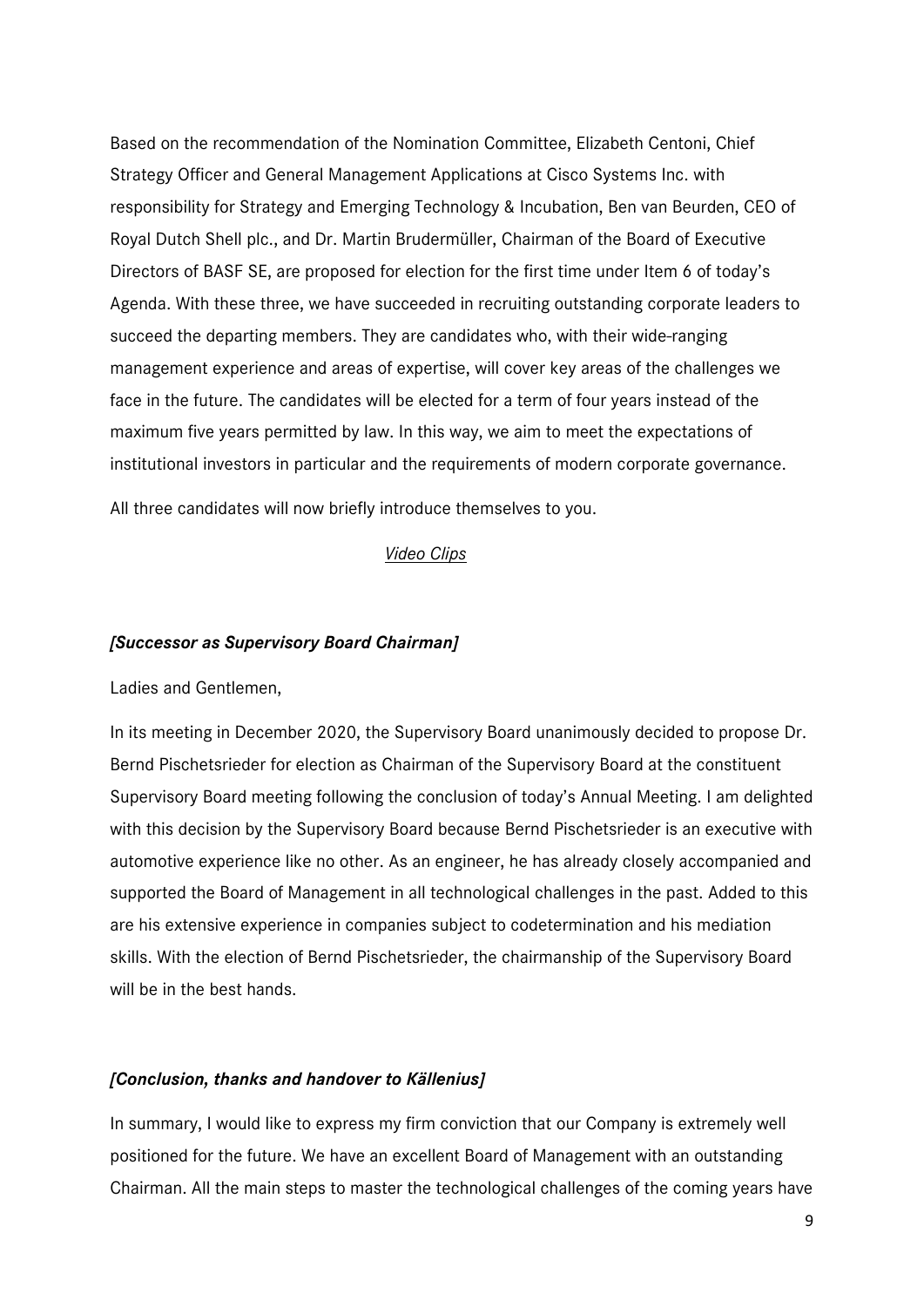been initiated. The necessary cost-cutting measures have been defined and their consistent implementation is underway.

And we have initiated the restructuring of the Group with the formation of two powerful, independent Daimler Group companies. It was extremely important to me that this essential transformation be initiated during my term of office. A decision for such a significant structural change is never taken lightly, but after thorough analysis and examination. The fact is that the transformation of our industry now more than ever requires speed and an undivided focus on innovation. Mercedes-Benz and Daimler Truck, in the future listed on the stock exchange and with a minority shareholding in Daimler Truck, are to focus all their energy on developing their own businesses with their specific challenges. Wherever possible, the management boards of both the future Mercedes-Benz AG and Daimler AG are to be identically staffed and the administrative departments are to be merged. With a clear focus on commercial vehicles on the one hand and premium cars and vans on the other, we create the conditions for economically more successful companies and thus also job security.

For you as Daimler AG shareholders, this means that you will also receive Daimler Truck shares when the planned new structure is implemented. We are sure that this measure will also lead to reducing the so-called conglomerate discount, which is certainly in your interests as shareholders.

It is planned for you, our shareholders, to decide on this important structural change at an Extraordinary Shareholders' Meeting this fall. I am certain that Mercedes-Benz and Daimler Truck will be even stronger as independent companies. They will be able to realize their full potential. And I am convinced that we will be able to create more value in this way – for customers, employees and shareholders.

#### Ladies and Gentlemen,

Your Company's products and services are in high demand across all major markets and across all business areas. And, just as importantly, our Company has proven that it is able to generate the capital needed to finance the ongoing transformation itself.

What I want for our Company is: that we live our corporate values, that we are aware of our responsibility to society,